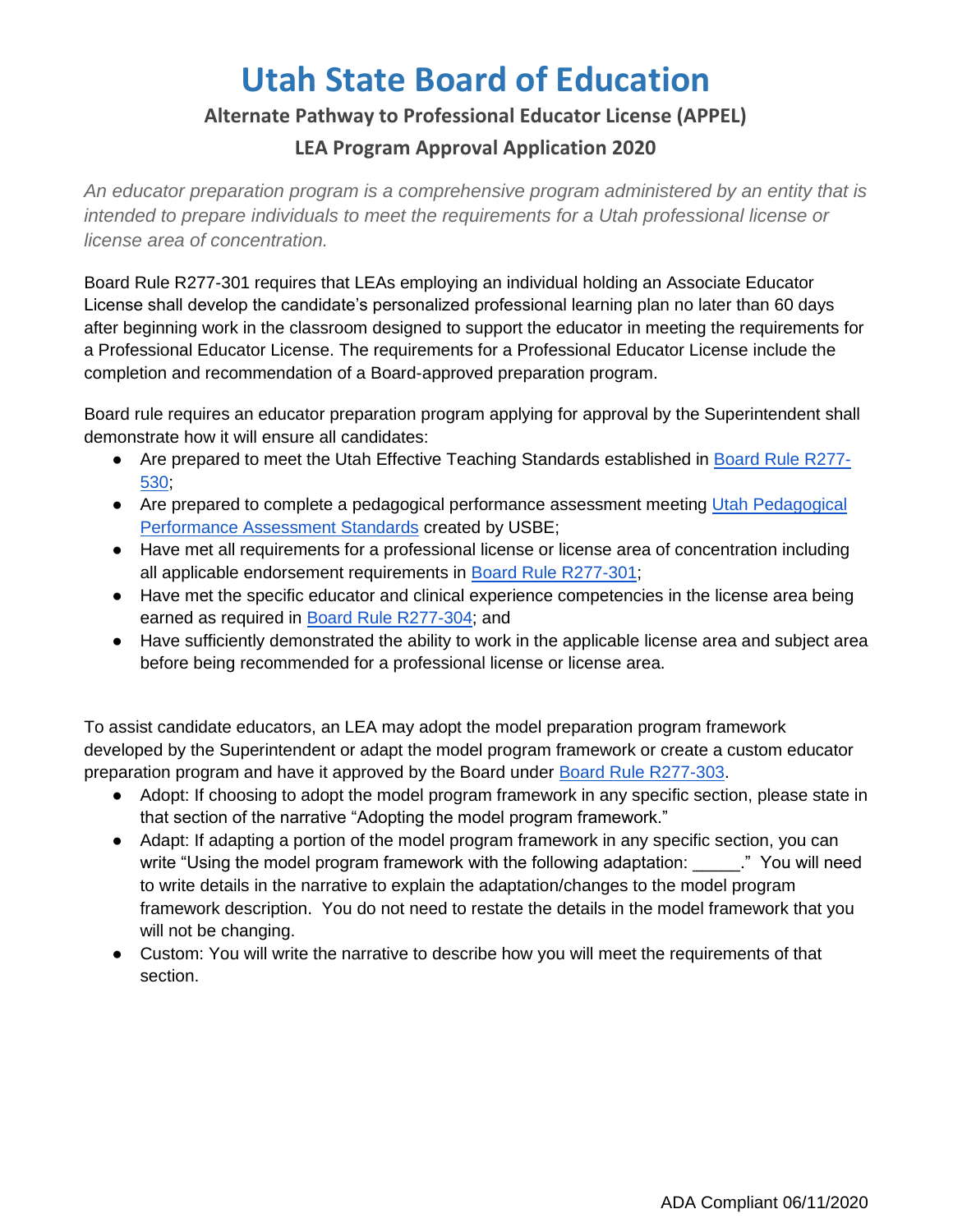The overall LEA educator preparation program should be designed to prepare an Associate Educator License holder in all the skills and knowledge necessary to become an effective educator. The Board recognizes each potential professional educator has existing skills, knowledge, and expertise. When preparing personalized professional learning plans for individual candidates, the LEA program may consider these in determining how candidates will demonstrate they meet the professional licensure requirements.

| <b>Board Rule Requirement</b><br>for Elementary license<br>area                              | LEA<br><b>Program</b><br><b>Requirement</b>                                                                 | <b>Candidate</b><br><b>Expertise</b>                                                                               | <b>Possible Demonstration</b>                                                                                                                      |
|----------------------------------------------------------------------------------------------|-------------------------------------------------------------------------------------------------------------|--------------------------------------------------------------------------------------------------------------------|----------------------------------------------------------------------------------------------------------------------------------------------------|
| (iv) the science of<br>mathematics instruction,<br>including:<br>(A) quantitative reasoning; | Candidate is<br>required to complete<br>a course in the<br>methods of teaching<br>elementary<br>mathematics | Candidate has<br>multiple years of<br>experience working<br>as a classroom<br>aide and teacher<br>focused in math. | Candidate collects<br>documentation of various unit<br>and lesson plans created by<br>the candidate, which are<br>evaluated by the LEA<br>program. |
| (B) problem solving;                                                                         |                                                                                                             |                                                                                                                    |                                                                                                                                                    |
| (C) representation;                                                                          |                                                                                                             |                                                                                                                    | Candidate is observed and<br>evaluated by an elementary<br>mathematics expert and found                                                            |
| (D) numeracy; and                                                                            |                                                                                                             |                                                                                                                    | competent in the science of<br>mathematics instruction.                                                                                            |
| (E) a balance of procedural<br>and conceptual<br>understanding;                              |                                                                                                             |                                                                                                                    | Summative assessment data<br>of students taught by the<br>candidate show significant<br>levels of proficiency and<br>growth.                       |

## **Example of Utilizing Demonstrated Competency**

If an APPEL program application does not meet the requirements of Board rule, the LEA is provided with feedback from the Superintendent with the option to resubmit the application.

The application is in a narrative form and submitted with supporting documentation as appendix items. All requirements in the Board rules must be addressed. To assist LEAs, a recommended outline is included with prompts for this narrative and a list of the competencies and clinical experiences explicitly required in rule.

Completed APPEL program approval applications should be emailed in PDF format to: [APPEL@schools.utah.gov](mailto:APPEL@schools.utah.gov)

If you need assistance in this process, please direct all questions to: [APPEL@schools.utah.gov](mailto:APPEL@schools.utah.gov)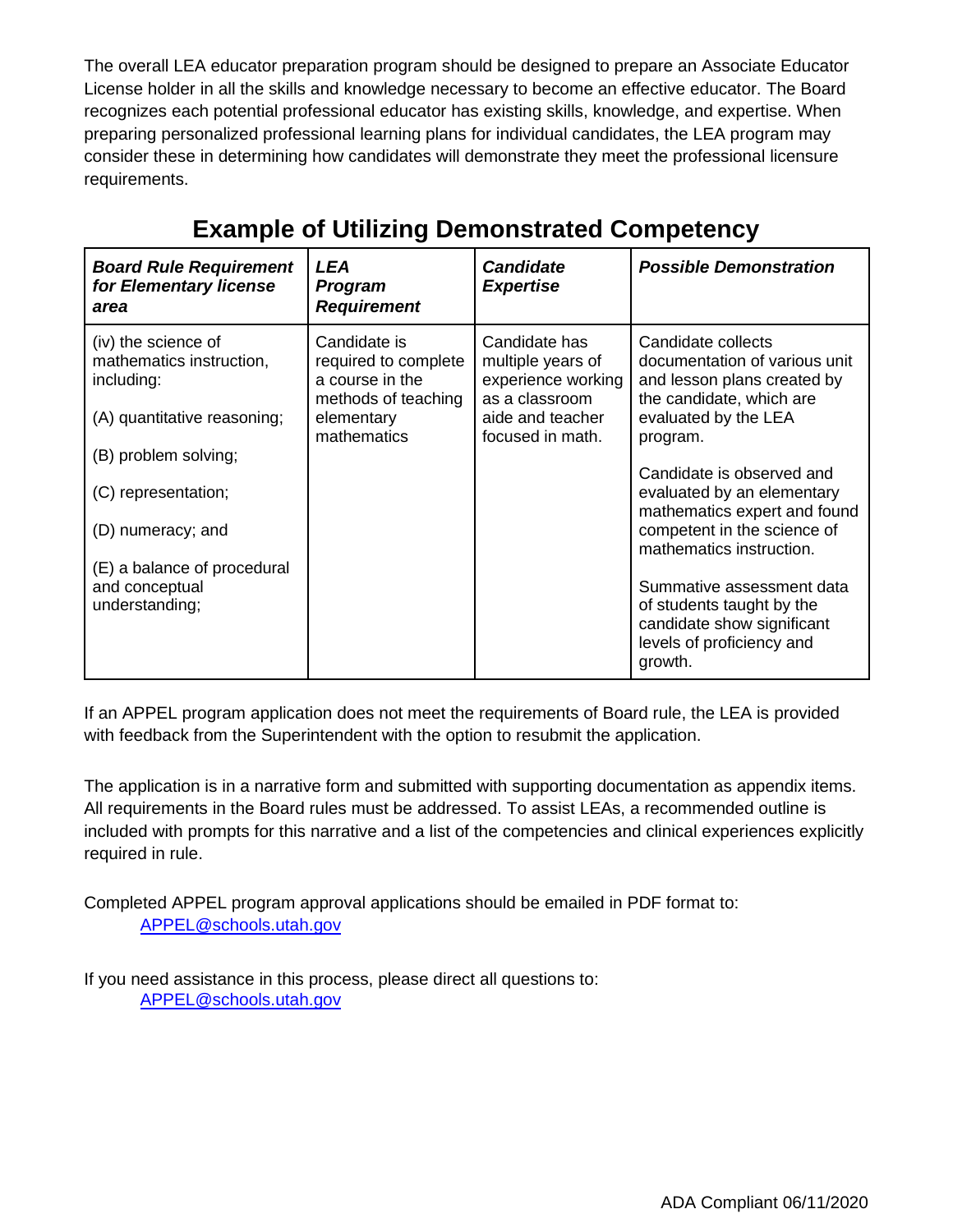## **Application Recommended Outline**

- **APPEL Leadership Team:** Provide LEA names, titles, and duties of leaders in the APPEL program.
- **Candidate Initial Evaluation:** Describe how the program will review existing documentation and transcripts to identify content and pedagogical competencies already met by the candidate.
- **Professional Learning Plan:** Describe how the program will write, monitor and show completion of each candidate's personalized professional license plan based on the requirement analysis. Describe how the candidates will demonstrate progress and achievement throughout the program.
- **Utah Effective Teaching Standards (UETS) and Educator Competencies: Describe how the** program will support and evaluate candidates in demonstrating competency in the Utah Effective Teaching Standards. Refer to the UETS Booklet for standard details. How will the program ensure each candidate successfully demonstrates competency in all educator competencies outlined in Board Rule 304.3(4)? *(See competencies list on next page.)*
- **Content Competencies and Discipline-specific Methods:** Describe how the program will help candidates meet the content knowledge needs of candidates. Individual course information is not necessary, but the program should indicate whom they will work with to meet these requirements; e.g. USBE, university, college, etc. *(Response in this area may be general as endorsement requirements are being reviewed through the 2020/21 school year. Completing the content knowledge portion of a candidate's Professional Learning Plan may be postponed until the revised endorsement competencies are published by USBE.)*
- **Pedagogical Competencies**: Describe how the program will help candidates meet the pedagogical knowledge needs of candidates. If the program will be creating custom coursework, please include a course title and course description for each. If the program will be partnering with a university or college, provide course names and a crosswalk of required competencies.
- **Clinical Experience/Fieldwork Overview and Competencies**: Describe how the program will support candidates to meet board rule requirements to observe, practice skills, and reflect on teaching that are significant in number, depth, breadth, and duration; are progressively more complex; occur in multiple schools and classrooms; include working with all types of students; and include creating and consistently implementing beginning of semester or school year classroom procedures and practices. Describe how the candidate's clinical experience will be supervised to ensure Board Rule 304.3(5) is met successfully through demonstration of knowledge and skills?
- **Program Mentoring:** Describe how you will select, train, and monitor mentor-educators for candidates.
- **Teacher Dispositions:** Describe how your program will include consideration of a candidate's dispositions and suitability for teaching. Refer to the UETS Booklet for some essential teaching dispositions.
- **Remediation:** Describe how your program will plan for candidate remediation and exit counseling.
- **Pedagogical Performance Assessment (PPA) Preparation:** What state superintendent-approved pedagogical performance assessment will you require for your candidates? Describe how you will prepare candidates for and implement the pedagogical performance assessment.
- **Record Management:** Describe how you will manage the documents, records, and workflow.